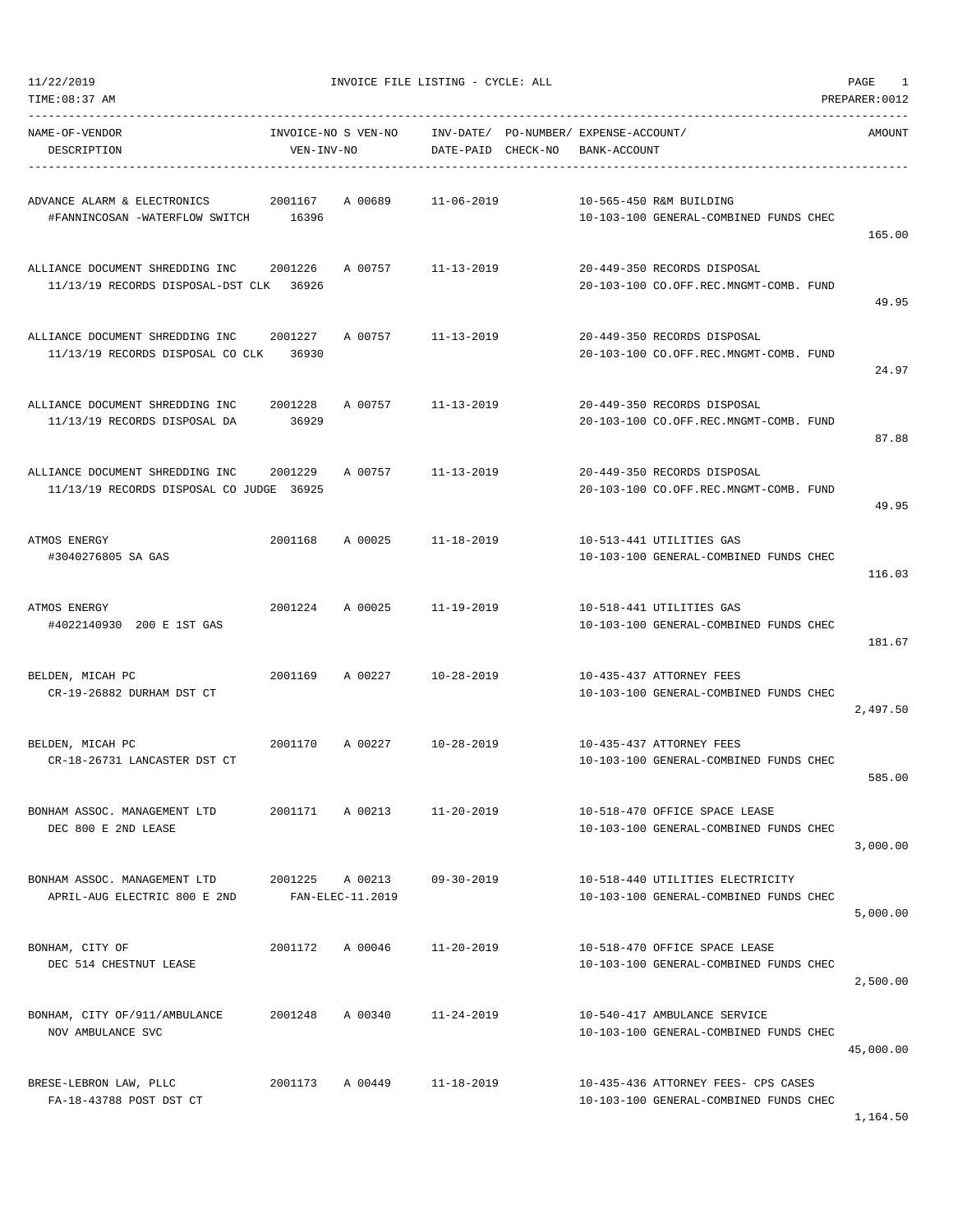| TIME:08:37 AM                                              |                                         |                                                             |                                                                                             | PREPARER: 0012 |
|------------------------------------------------------------|-----------------------------------------|-------------------------------------------------------------|---------------------------------------------------------------------------------------------|----------------|
| NAME-OF-VENDOR<br>DESCRIPTION                              | INVOICE-NO S VEN-NO<br>VEN-INV-NO       | INV-DATE/ PO-NUMBER/ EXPENSE-ACCOUNT/<br>DATE-PAID CHECK-NO | BANK-ACCOUNT                                                                                | AMOUNT         |
| BROWN, ELIJAH C.<br>CR-16-25983 TRUNZLER DST CT            | A 00264<br>2001174                      | $11 - 13 - 2019$                                            | 10-435-437 ATTORNEY FEES<br>10-103-100 GENERAL-COMBINED FUNDS CHEC                          | 765.00         |
| CASH<br>11/15/19 2014 INTL REGISTRATION                    | 2001235<br>Α                            | 11-15-2019                                                  | 23-623-458 R & M MACHINERY PARTS<br>23-103-100 R&B#3-COMBINED FUNDS CHECKI                  | 22.00          |
| DELUXE<br>#000027-980000 RECEIPTS                          | 2001175<br>A<br>2046232901              | 11-13-2019                                                  | 10-560-435 PRINTING<br>10-103-100 GENERAL-COMBINED FUNDS CHEC                               | 281.16         |
| DRAKE, ROY V.<br>11/14/19 WALKER EVAL                      | 2001176<br>A 00732                      | 11-14-2019                                                  | 10-560-250 EMPLOYEE PHYSICALS<br>10-103-100 GENERAL-COMBINED FUNDS CHEC                     | 125.00         |
| ELDORADO DENTAL<br>10/26/19 PRISONER DENTAL                | 2001177<br>A 00613<br>10262019          | $10 - 26 - 2019$                                            | 10-565-405 PRISONER MEDICAL<br>10-103-100 GENERAL-COMBINED FUNDS CHEC                       | 450.00         |
| EVIDENT, INC<br>#11183 Fingerprint Pads                    | 2001178<br>A 00179<br>151261A           |                                                             | 11-11-2019 2020000063 10-560-572 OFFICE EQUIPMENT<br>10-103-100 GENERAL-COMBINED FUNDS CHEC | 105.79         |
| FANNIN COUNTY ELEC. CO-OP, INC<br>#10115200 PCT 3 ELECTRIC | 2001236<br>A 00335                      | 11-11-2019                                                  | 23-623-440 UTILITY ELECTRICITY<br>23-103-100 R&B#3-COMBINED FUNDS CHECKI                    | 198.78         |
| FUNCTION 4, LLC<br>#9A1068 COPIER AGRILIFE                 | 2001179<br>A 00236<br>INV746202         | 11-12-2019                                                  | 10-665-315 COPIER RENTAL<br>10-103-100 GENERAL-COMBINED FUNDS CHEC                          | 57.18          |
| FUNCTION 4, LLC<br>#9A1068 COPIER CO CLK/AUDITOR           | 2001180<br>A 00236<br>INV746202         | $11 - 12 - 2019$                                            | 10-510-315 COPIER RENTAL<br>10-103-100 GENERAL-COMBINED FUNDS CHEC                          | 125.66         |
| FUNCTION 4, LLC<br>#9A1068 COPIER TAX ASSESSOR             | 2001181 A 00236<br>INV746202            | 11-12-2019                                                  | 10-499-315 COPIER EXPENSE<br>10-103-100 GENERAL-COMBINED FUNDS CHEC                         | 7.23           |
| FUNCTION 4, LLC<br>#9A1068 COPIER SOUTH ANNEX              | 2001182 A 00236 11-12-2019<br>INV746202 |                                                             | 10-513-315 COPIER RENTAL<br>10-103-100 GENERAL-COMBINED FUNDS CHEC                          | 17.32          |
| FUNCTION 4, LLC<br>#9A1068 COPIER ENVIRO DEVEL             | 2001183 A 00236 11-12-2019<br>INV746202 |                                                             | 10-590-315 COPIER RENTAL<br>10-103-100 GENERAL-COMBINED FUNDS CHEC                          | 3.39           |
| FUNCTION 4, LLC<br>#9A1068 COPIER JUV PROB                 | 2001184 A 00236 11-12-2019<br>INV746202 |                                                             | 10-575-315 COPIER RENTAL<br>10-103-100 GENERAL-COMBINED FUNDS CHEC                          | 7.57           |
| FUNCTION 4, LLC<br>#9A1068 COPIER DA                       | 2001185 A 00236<br>INV746202            | 11-12-2019                                                  | 10-475-315 COPIER EXPENSE<br>10-103-100 GENERAL-COMBINED FUNDS CHEC                         |                |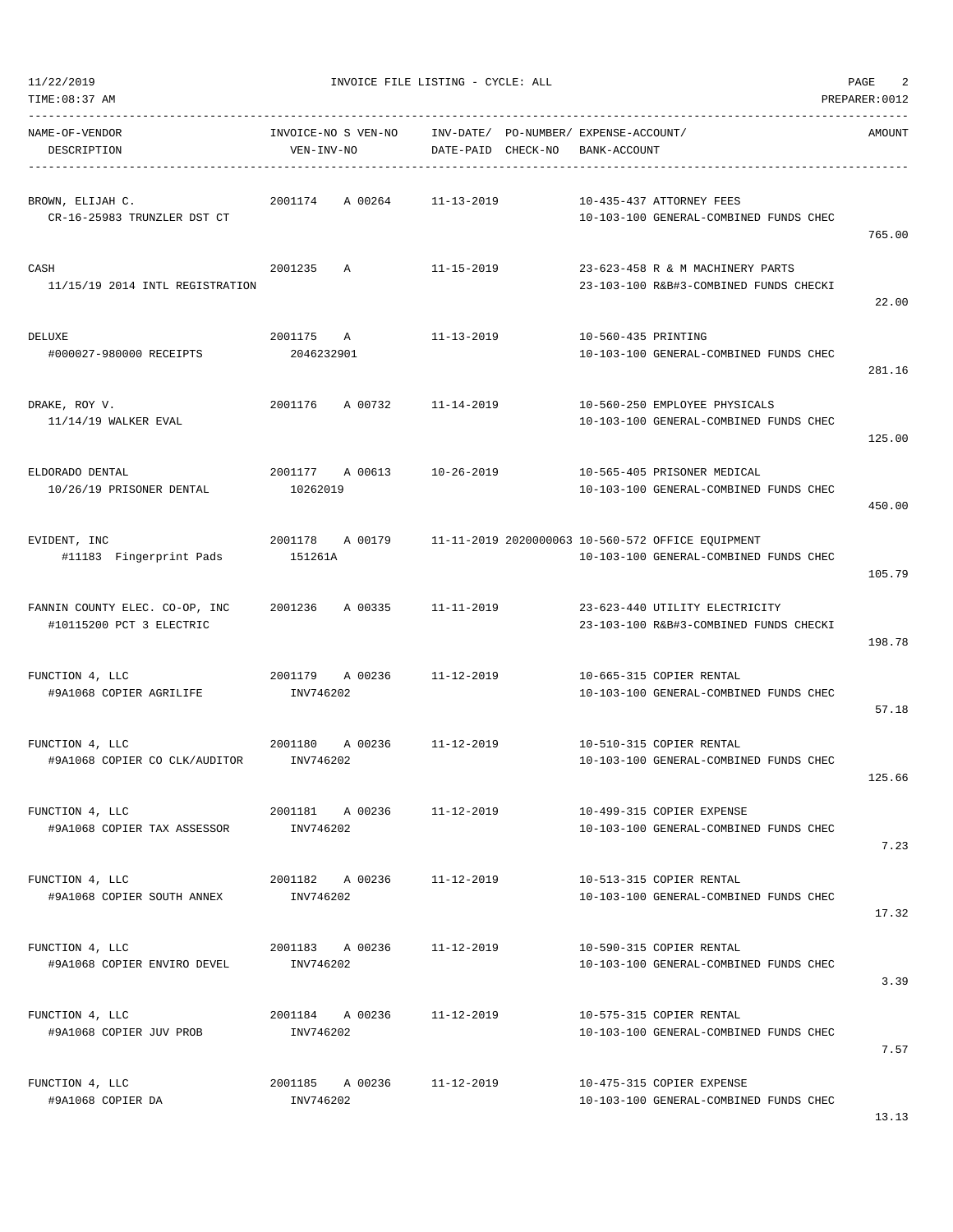| NAME-OF-VENDOR<br>DESCRIPTION                                     | INVOICE-NO S VEN-NO     INV-DATE/ PO-NUMBER/ EXPENSE-ACCOUNT/<br>VEN-INV-NO |                            | DATE-PAID CHECK-NO | BANK-ACCOUNT |                                                                                                           | AMOUNT   |
|-------------------------------------------------------------------|-----------------------------------------------------------------------------|----------------------------|--------------------|--------------|-----------------------------------------------------------------------------------------------------------|----------|
| FUNCTION 4, LLC<br>#9A1068 COPIER CO CT@LAW INV746202             | 2001186 A 00236                                                             |                            | 11-12-2019         |              | 10-410-315 COPIER RENTAL<br>10-103-100 GENERAL-COMBINED FUNDS CHEC                                        | 7.43     |
| GLASER, RICHARD E.<br>11/14-15/19 TRAVEL-MILES/MEALS/REG/         | 2001187 A 00295 11-18-2019                                                  |                            |                    |              | 10-475-427 OUT OF COUNTY TRAVEL/TRAINI<br>10-103-100 GENERAL-COMBINED FUNDS CHEC                          | 551.51   |
| FA-19-44329 ARISMENDEZ DST CT                                     |                                                                             |                            |                    |              | 10-435-436 ATTORNEY FEES- CPS CASES<br>10-103-100 GENERAL-COMBINED FUNDS CHEC                             | 239.61   |
| GRAINGER<br>#882311343 Winter Jackets 9351022943                  |                                                                             |                            |                    |              | 2001237 A 00835 11-08-2019 2020000081 23-623-340 SHOP SUPPLIES<br>23-103-100 R&B#3-COMBINED FUNDS CHECKI  | 145.72   |
| GT DISTRIBUTORS, INC<br>#002162 UNIFORMS                          | INV0736793                                                                  |                            |                    |              | 2001189 A 00281 11-12-2019 2020000035 10-560-395 UNIFORMS/OTHER<br>10-103-100 GENERAL-COMBINED FUNDS CHEC | 143.05   |
| HERRINGTON PLUMBING<br>11/7/19 SA URINAL REPAIR                   |                                                                             | 2001190 A 00126 11-07-2019 |                    |              | 10-513-450 R&M BUILDING<br>10-103-100 GENERAL-COMBINED FUNDS CHEC                                         | 60.00    |
| HOLLAND, JORDAN PLLC<br>FA-19-44115 CM/IS/CS DST CT               |                                                                             | 2001191 A 00010 11-15-2019 |                    |              | 10-435-436 ATTORNEY FEES- CPS CASES<br>10-103-100 GENERAL-COMBINED FUNDS CHEC                             | 1,079.50 |
| HOLLAND, JORDAN PLLC<br>CR-16-25815 HOUSER DST CT                 |                                                                             | 2001252 A 00010 10-16-2019 |                    |              | 10-435-437 ATTORNEY FEES<br>10-103-100 GENERAL-COMBINED FUNDS CHEC                                        | 340.00   |
| IHS PHARMACY<br>#FI99999999 OCT MEDS/CREDITS 57976/55915/57527/57 |                                                                             | 2001192 A 00405 10-31-2019 |                    |              | 10-565-405 PRISONER MEDICAL<br>10-103-100 GENERAL-COMBINED FUNDS CHEC                                     | 5,942.42 |
| J. BRANDT RECOGNITION LTD<br>#FANNIN AWARD PINS                   | 2001193 A 00151<br>57415                                                    |                            | $11 - 14 - 2019$   |              | 10-510-316 EMPLOYEE AWARDS BANQUET<br>10-103-100 GENERAL-COMBINED FUNDS CHEC                              | 523.90   |
| JIMMY PAGE INC<br>11/14/19 -MOVE EXCAVATOR                        | 878290                                                                      | 2001271 A 00487 11-14-2019 |                    |              | 83-624-490 MISCELLANEOUS<br>83-103-100 LAKE PCT 4-COMBINED FUNDS C                                        | 400.00   |
| KLAUS, KURT<br>11/21/19 SA WATER DAMAGE REPAIRS 487026            | 2001249 A 00260                                                             |                            | $11 - 22 - 2019$   |              | 10-513-450 R&M BUILDING<br>10-103-100 GENERAL-COMBINED FUNDS CHEC                                         | 850.00   |
| LEONARD, CITY OF<br>DEC TAG OFFICE LEASE                          | 2001194 A 00048                                                             |                            | $11 - 20 - 2019$   |              | 10-499-460 LEONARD OFFICE RENT<br>10-103-100 GENERAL-COMBINED FUNDS CHEC                                  | 100.00   |
| LEONARD, CITY OF<br>DEC JP2 OFFICE LEASE                          |                                                                             | 2001195 A 00048 11-20-2019 |                    |              | 10-456-460 OFFICE RENTAL<br>10-103-100 GENERAL-COMBINED FUNDS CHEC                                        | 350.00   |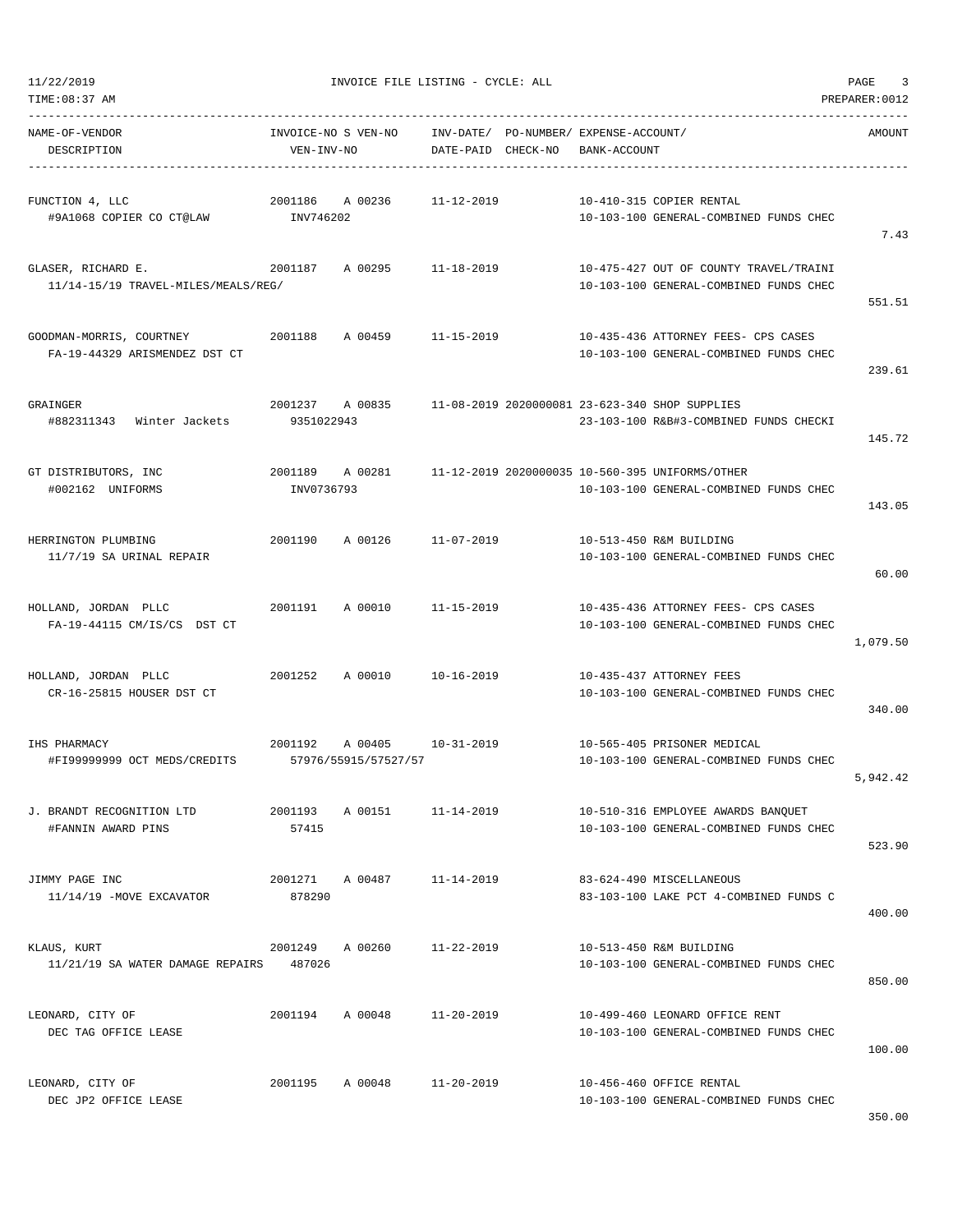TIME:08:37 AM PREPARER:0012

11/22/2019 INVOICE FILE LISTING - CYCLE: ALL PAGE 4

----------------------------------------------------------------------------------------------------------------------------------- NAME-OF-VENDOR INVOICE-NO S VEN-NO INV-DATE/ PO-NUMBER/ EXPENSE-ACCOUNT/ AMOUNT DESCRIPTION VEN-INV-NO DATE-PAID CHECK-NO BANK-ACCOUNT ----------------------------------------------------------------------------------------------------------------------------------- MARLIN BUSINESS BANK 2001196 A 00437 11-11-2019 10-510-420 TELEPHONE #1735820 PHONE SYSTEM 17518932 10-103-100 GENERAL-COMBINED FUNDS CHEC 3,516.75 MCCRAW II, BILLY MAYFIELD 2001197 A 00214 11-20-2019 10-518-470 OFFICE SPACE LEASE DEC 200 E 1ST OFFICE LEASE 10-103-100 GENERAL-COMBINED FUNDS CHEC 2,000.00 MCCRAW II, BILLY MAYFIELD 2001198 A 00214 11-20-2019 10-518-470 OFFICE SPACE LEASE DEC 200 E 1ST WAREHOUSE LEASE 10-103-100 GENERAL-COMBINED FUNDS CHEC 750.00 MIEARS, STEVEN R. 2001199 A 00337 11-11-2019 10-435-435 ATTORNEYS FEES APPEALS CT 21205-A WILD DST CT 10-103-100 GENERAL-COMBINED FUNDS CHEC 1,300.00 MIEARS, STEVEN R. 2001200 A 00337 11-18-2019 10-435-436 ATTORNEY FEES- CPS CASES FA-19-44312 MOORE DST CT 10-103-100 GENERAL-COMBINED FUNDS CHEC 1,050.00 MIEARS, STEVEN R. 2001201 A 00337 11-16-2019 10-435-436 ATTORNEY FEES- CPS CASES FA-19-44139 GARZA DST CT 10-103-100 GENERAL-COMBINED FUNDS CHEC 2,151.59 MOBILE CRUSHING INC 2001264 A 00051 10-28-2019 24-624-341 R & B MAT. ROCK & GRAVEL 10/28/19 ROCK & GRAVEL 4755 24-103-100 R&B#4- COMBINED FUNDS CHECK 915.90 MOBILE CRUSHING INC 2001265 A 00051 10-29-2019 24-624-341 R & B MAT. ROCK & GRAVEL 10/29/19 ROCK & GRAVEL 4756 24-103-100 R&B#4- COMBINED FUNDS CHECK 899.10 MOBILE CRUSHING INC 2001266 A 00051 10-30-2019 24-624-341 R & B MAT. ROCK & GRAVEL 10/30/19 ROCK & GRAVEL 4757 24-103-100 R&B#4- COMBINED FUNDS CHECK 598.20 OFFICE DEPOT 2001202 A 00216 11-12-2019 2020000075 10-403-310 OFFICE SUPPLIES #29023460 Calendars and Paper 400579201001 10-103-100 GENERAL-COMBINED FUNDS CHEC 100.68 OFFICE DEPOT 2001203 A 00216 11-12-2019 2020000076 10-450-310 OFFICE SUPPLIES #29023460 Office Supplies 400583355001 10-103-100 GENERAL-COMBINED FUNDS CHEC 208.34 OFFICE DEPOT 2001204 A 00216 11-12-2019 2020000078 10-435-310 OFFICE SUPPLIES #29023460 Office Supplies 400619204001 10-103-100 GENERAL-COMBINED FUNDS CHEC 125.58 OFFICE DEPOT 2001205 A 00216 11-12-2019 2020000079 10-475-310 OFFICE SUPPLIES #29023460 Sticky Notes 400621325001 10-103-100 GENERAL-COMBINED FUNDS CHEC 88.80 OLD SCHOOL ENTERPRISES TWO LLC 2001206 A 00436 11-20-2019 10-518-470 OFFICE SPACE LEASE DEC 108 E SAM RAYBURN DR LEASE 10-103-100 GENERAL-COMBINED FUNDS CHEC

1,100.00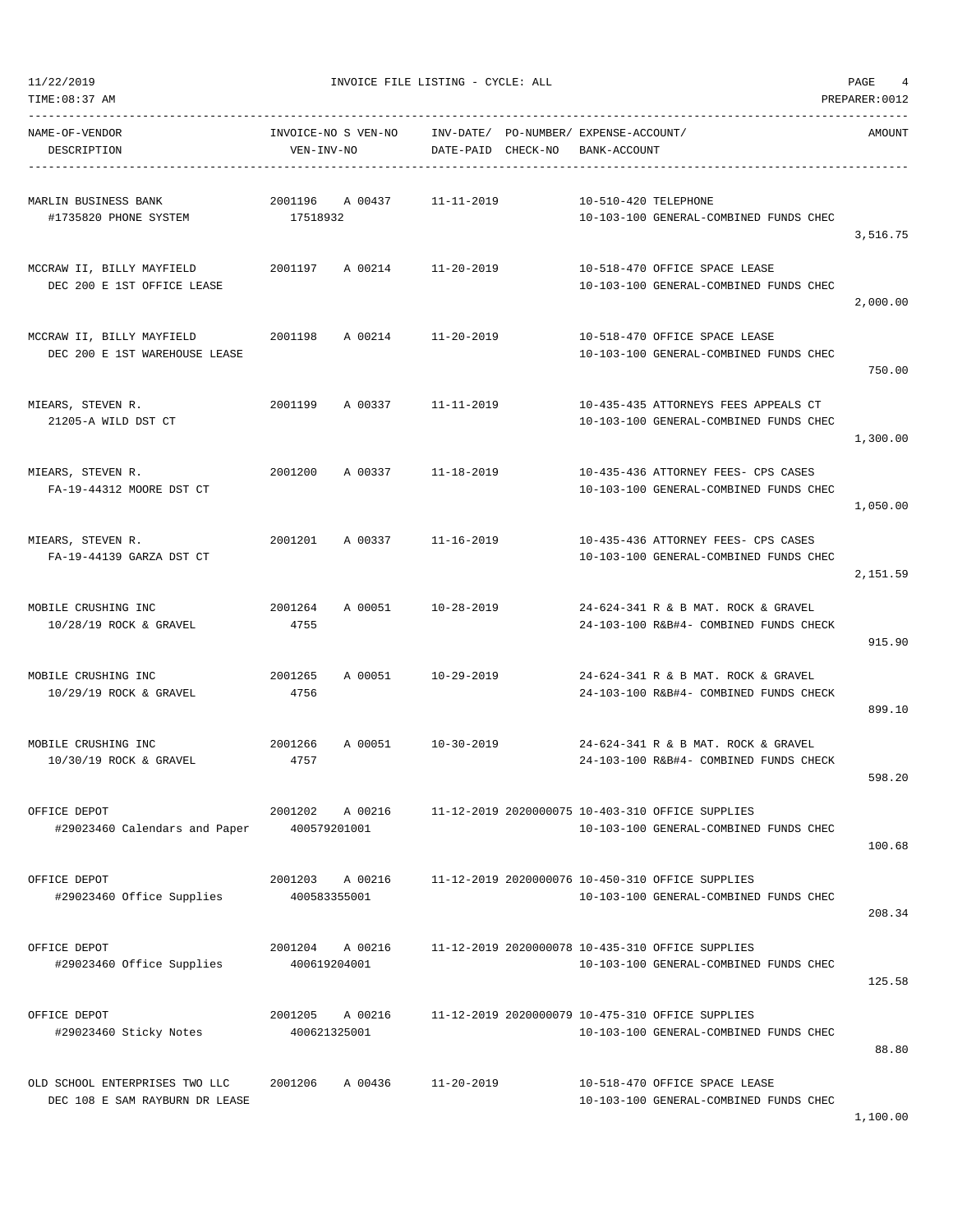| TIME:08:37 AM                                                                               |                                        |                                                             |                                                                                | PREPARER: 0012 |
|---------------------------------------------------------------------------------------------|----------------------------------------|-------------------------------------------------------------|--------------------------------------------------------------------------------|----------------|
| NAME-OF-VENDOR<br>DESCRIPTION                                                               | INVOICE-NO S VEN-NO<br>VEN-INV-NO      | INV-DATE/ PO-NUMBER/ EXPENSE-ACCOUNT/<br>DATE-PAID CHECK-NO | BANK-ACCOUNT                                                                   | AMOUNT         |
| PARKER TIRE<br>11/18/19 R&M TIRE-FLAT REPAIR                                                | 2001261<br>A 00006<br>11549            | 11-18-2019                                                  | 21-621-459 R & M MACH. TIRES & TUBES<br>21-103-100 R&B#1-COMBINED FUNDS CHECKI | 30.00          |
| PARKER TIRE<br>11/13/19 R&M TIRE-                                                           | 2001262<br>A 00006 11-13-2019<br>11544 |                                                             | 21-621-459 R & M MACH. TIRES & TUBES<br>21-103-100 R&B#1-COMBINED FUNDS CHECKI | 140.00         |
| PAT'S PUMP SERVICE<br>#712 PORTAPOTTY                                                       | 2001245<br>A 00469<br>1469             | 11-15-2019                                                  | 66-667-165 CONSTRUCTION<br>66-103-100 GO BONDS CONST.2017-COMBINE              | 355.00         |
| PERKINS, J. DANIEL<br>FA-18-43914 AL DST CT                                                 | 2001207<br>A 00589 11-15-2019          |                                                             | 10-435-436 ATTORNEY FEES- CPS CASES<br>10-103-100 GENERAL-COMBINED FUNDS CHEC  | 289.00         |
| PERKINS, J. DANIEL<br>FA-19-44115 MORENO DST CT                                             | 2001208<br>A 00589                     | $11 - 15 - 2019$                                            | 10-435-436 ATTORNEY FEES- CPS CASES<br>10-103-100 GENERAL-COMBINED FUNDS CHEC  | 1,691.50       |
| PERKINS, J. DANIEL<br>FA-19-44329 ARISMENDEZ DST CT                                         | 2001209<br>A 00589                     | 11-15-2019                                                  | 10-435-436 ATTORNEY FEES- CPS CASES<br>10-103-100 GENERAL-COMBINED FUNDS CHEC  | 314.50         |
| R.K. HALL, LLC<br>#1474 ROCK & GRAVEL                                                       | 2001238<br>A 00638<br>215365           | 10-29-2019                                                  | 23-623-341 R & B MAT. ROCK & GRAVEL<br>23-103-100 R&B#3-COMBINED FUNDS CHECKI  | 580.48         |
| R.K. HALL, LLC<br>#1474 ROCK & GRAVEL                                                       | 2001239<br>A 00638<br>215617           | 10-30-2019                                                  | 23-623-341 R & B MAT. ROCK & GRAVEL<br>23-103-100 R&B#3-COMBINED FUNDS CHECKI  | 575.60         |
| R.K. HALL, LLC<br>#1474 ROCK & GRAVEL                                                       | 2001240<br>216166                      | A 00638 11-04-2019                                          | 23-623-341 R & B MAT. ROCK & GRAVEL<br>23-103-100 R&B#3-COMBINED FUNDS CHECKI  | 391.68         |
| R.K. HALL, LLC<br>#1474 ROCK & GRAVEL                                                       | 2001241 A 00638<br>216348              | 11-05-2019                                                  | 23-623-341 R & B MAT. ROCK & GRAVEL<br>23-103-100 R&B#3-COMBINED FUNDS CHECKI  | 196.32         |
| R.K. HALL, LLC<br>#1474 ROCK & GRAVEL                                                       | 2001242 A 00638 11-06-2019<br>216522   |                                                             | 23-623-341 R & B MAT. ROCK & GRAVEL<br>23-103-100 R&B#3-COMBINED FUNDS CHECKI  | 411.07         |
| RELIANT ENERGY SOLUTIONS<br>#2 591 592-7 PCT 2 GD LIGHT 393 000 222 390 2                   | 2001230 A 00289 11-15-2019             |                                                             | 22-622-440 UTILITY ELECTRICITY<br>22-103-100 R&B#2- COMBINED FUNDS CHECK       | 10.57          |
| RELIANT ENERGY SOLUTIONS  2001231  A 00289<br>#2 591 591-9 PCT 2 GD LIGHT 393 000 222 389 4 |                                        | 11-15-2019                                                  | 22-622-440 UTILITY ELECTRICITY<br>22-103-100 R&B#2- COMBINED FUNDS CHECK       | 23.95          |
| RELIANT ENERGY SOLUTIONS<br>#2 533 972-2 PCT 2 ELECTRIC                                     | 2001232 A 00289<br>393 000 222 388 6   | 11-15-2019                                                  | 22-622-440 UTILITY ELECTRICITY<br>22-103-100 R&B#2- COMBINED FUNDS CHECK       |                |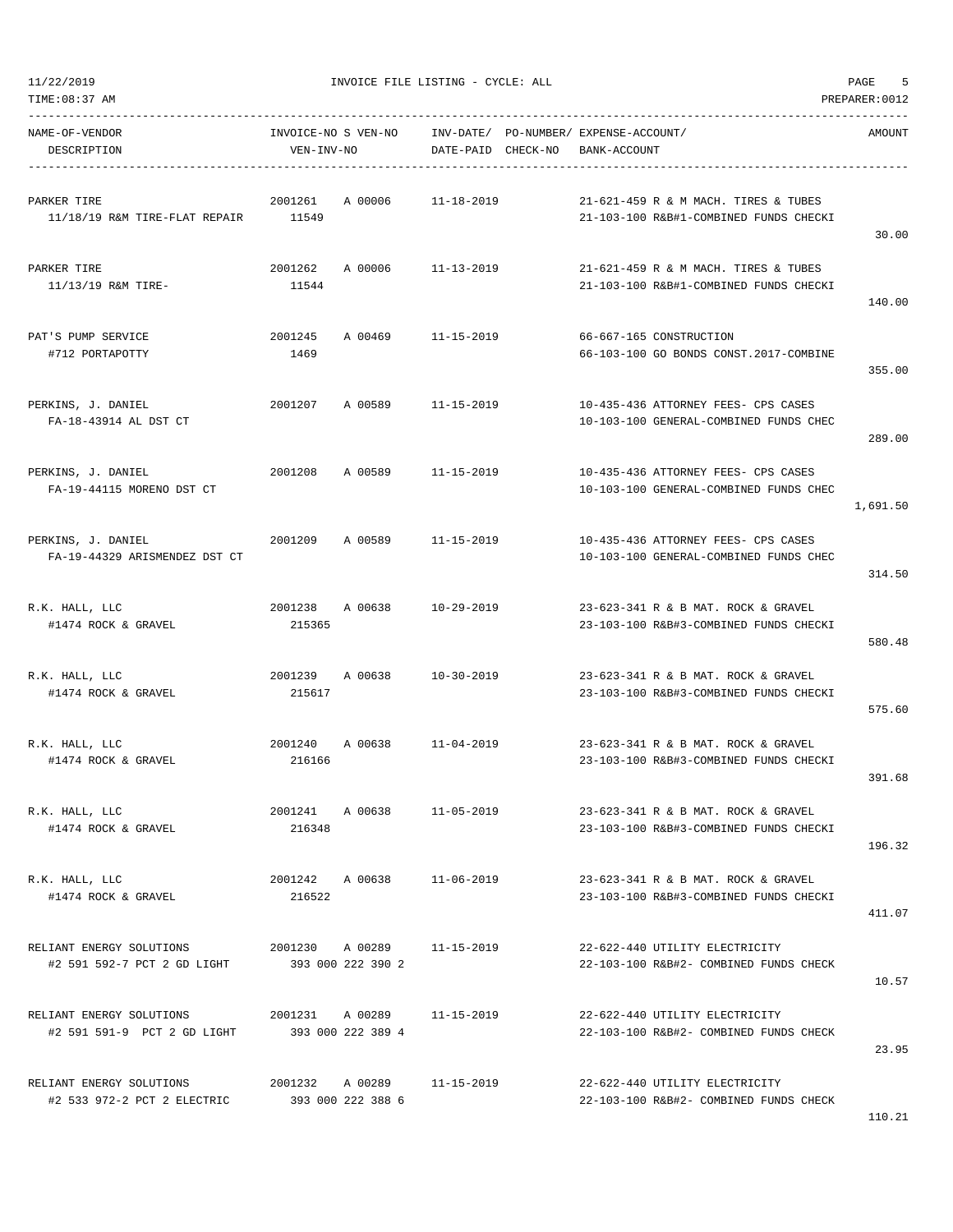54.52

299.80

500.11

464.79

348.75

315.50

73.22

163.74

69.96

| TIME:08:37 AM                                                                                                |                                                                         |            |                                                                            | PREPARER:0012 |
|--------------------------------------------------------------------------------------------------------------|-------------------------------------------------------------------------|------------|----------------------------------------------------------------------------|---------------|
| NAME-OF-VENDOR<br>DESCRIPTION                                                                                | INVOICE-NO S VEN-NO INV-DATE/ PO-NUMBER/ EXPENSE-ACCOUNT/<br>VEN-INV-NO |            | DATE-PAID CHECK-NO BANK-ACCOUNT                                            | AMOUNT        |
| RELIANT ENERGY SOLUTIONS                                                                                     | 2001253 A 00289                                                         | 11-19-2019 | 10-511-440 UTILITIES ELECTRICITY                                           |               |
| #2 533 982-1 CO BLDG ELECTRIC 112 010 916 305 0                                                              |                                                                         |            | 10-103-100 GENERAL-COMBINED FUNDS CHEC                                     | 313.89        |
|                                                                                                              |                                                                         |            | 10-640-440 UTILITIES ELECTRICITY                                           |               |
| #2 533 981-3 TDHS ELECTRIC                                                                                   | 112 010 916 304 3                                                       |            | 10-103-100 GENERAL-COMBINED FUNDS CHEC                                     | 497.49        |
| RELIANT ENERGY SOLUTIONS                                                                                     | 2001255 A 00289 11-19-2019                                              |            | 10-510-440 UTILITIES ELECTRICITY                                           |               |
| #2 533 980-5 CH ELECTRIC                                                                                     | 112 010 916 303 5                                                       |            | 10-103-100 GENERAL-COMBINED FUNDS CHEC                                     | 54.52         |
| RELIANT ENERGY SOLUTIONS                                                                                     | 2001256 A 00289 11-18-2019                                              |            | 10-513-440 UTILITIES ELECTRICITY                                           |               |
| #2 533 978-9 SA ELECTRIC                                                                                     | 113 008 829 514 6                                                       |            | 10-103-100 GENERAL-COMBINED FUNDS CHEC                                     | 299.80        |
| RELIANT ENERGY SOLUTIONS  2001257  A 00289  11-18-2019                                                       |                                                                         |            | 10-512-440 UTILITIES ELECTRICITY                                           |               |
| #6 716 696-7 CO-OP ELECTRIC 115 006 937 709 3                                                                |                                                                         |            | 10-103-100 GENERAL-COMBINED FUNDS CHEC                                     | 500.11        |
|                                                                                                              |                                                                         |            | 10-516-440 UTILITIES ELECTRICITY                                           |               |
| #9 599 777-1 AGRILIFE ELECTRIC 305 000 430 683 5                                                             |                                                                         |            | 10-103-100 GENERAL-COMBINED FUNDS CHEC                                     | 464.79        |
| RELIANT ENERGY SOLUTIONS                                                                                     | 2001259 A 00289 11-18-2019                                              |            | 10-518-440 UTILITIES ELECTRICITY<br>10-103-100 GENERAL-COMBINED FUNDS CHEC |               |
| #12 832 845-7 200 E 1ST ELECTRIC 306 000 374 082 7                                                           |                                                                         |            |                                                                            | 348.75        |
| #15 119 264-8 108 E SAM ELECTRIC 112 010 916 309 2                                                           |                                                                         |            | 10-518-440 UTILITIES ELECTRICITY<br>10-103-100 GENERAL-COMBINED FUNDS CHEC |               |
|                                                                                                              |                                                                         |            |                                                                            | 315.50        |
| RELIANT ENERGY SOLUTIONS 2001263 A 00289<br>#2 533 974-8 PCT 1 ELECTRIC 113 008 829 512 0                    |                                                                         | 11-18-2019 | 21-621-440 UTILITY ELECTRICITY<br>21-103-100 R&B#1-COMBINED FUNDS CHECKI   |               |
|                                                                                                              |                                                                         |            |                                                                            | 73.22         |
| RELIANT ENERGY SOLUTIONS<br>#7 358 371-8 PCT 4 ELECTRIC 116 006 801 643 6                                    | 2001267 A 00289                                                         | 11-19-2019 | 24-624-440 UTILITY ELECTRICITY<br>24-103-100 R&B#4- COMBINED FUNDS CHECK   |               |
|                                                                                                              |                                                                         |            |                                                                            | 163.74        |
| #12 434 985-3 1369 HWY 56 ELECTRIC 306 000 374 081 9                                                         |                                                                         |            | 24-624-440 UTILITY ELECTRICITY<br>24-103-100 R&B#4- COMBINED FUNDS CHECK   |               |
|                                                                                                              |                                                                         |            |                                                                            | 69.96         |
| RELIANT ENERGY SOLUTIONS  2001269  A 00289  11-18-2019<br>#12 434 984-6 REC RD3/FM273 ELEC 306 000 374 080 1 |                                                                         |            | 24-624-440 UTILITY ELECTRICITY<br>24-103-100 R&B#4- COMBINED FUNDS CHECK   |               |
|                                                                                                              |                                                                         |            |                                                                            |               |

20.36

RICHARD DRAKE CONSTRUCTION CO. L.P. 2001270 A 00756 11-12-2019 24-624-344 R & B MAT. ASPHALT/RD OIL #F006 ASPH/OIL SAND 175159 24-103-100 R&B#4- COMBINED FUNDS CHECK 6,370.76

SHI GOVERNMENT SOLUTIONS, INC. 2001210 A 00494 10-22-2019 2020000044 10-456-310 OFFICE SUPPLIES #3001172 Docking stn, hard drive GB00345942 10-103-100 GENERAL-COMBINED FUNDS CHEC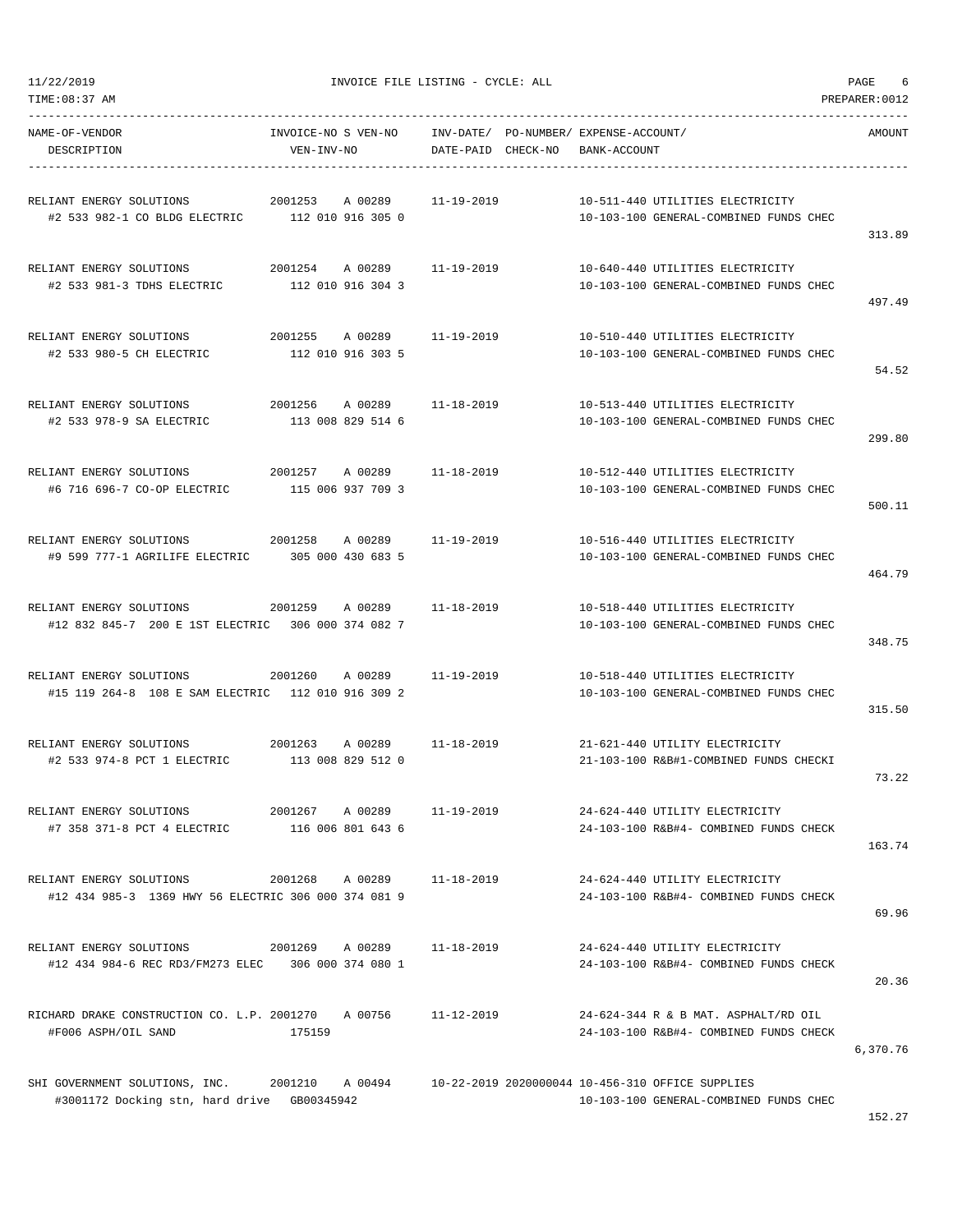| TIME:08:37 AM                                                                            |                                            |                                                                          |                                                                               | PREPARER: 0012 |
|------------------------------------------------------------------------------------------|--------------------------------------------|--------------------------------------------------------------------------|-------------------------------------------------------------------------------|----------------|
| NAME-OF-VENDOR<br>DESCRIPTION                                                            | INVOICE-NO S VEN-NO<br>VEN-INV-NO          | INV-DATE/ PO-NUMBER/ EXPENSE-ACCOUNT/<br>DATE-PAID CHECK-NO BANK-ACCOUNT |                                                                               | AMOUNT         |
| SHIPMAN COMMUNICATIONS<br>11/14/19 INSTALL MOTOROLA APEX 69110                           | 2001247<br>A 00085 11-14-2019              |                                                                          | 86-560-573 EMERGENCY RADIOS<br>86-103-100 TECHNOLOGY FUNDS CHECKING           | 2,884.60       |
| SOLOMON, AMANDA<br>FA-19-44115 MORENO/SANCHEZ DST CT                                     | 2001211 A 00801 11-15-2019                 |                                                                          | 10-435-436 ATTORNEY FEES- CPS CASES<br>10-103-100 GENERAL-COMBINED FUNDS CHEC | 1,206.50       |
| SOLOMON, AMANDA<br>FA-19-44139 GARZA DST CT                                              | 2001212 A 00801 11-15-2019                 |                                                                          | 10-435-436 ATTORNEY FEES- CPS CASES<br>10-103-100 GENERAL-COMBINED FUNDS CHEC | 665.00         |
| SPARKLIGHT<br>#120140181 CO JUDGES INTERNET                                              | 2001250<br>A 00707 11-21-2019              |                                                                          | 10-514-421 TELEPHONE/INTERNET<br>10-103-100 GENERAL-COMBINED FUNDS CHEC       | 78.94          |
| SPARKLIGHT<br>#102575958 AGRILIFE INTERNET                                               | 2001251 A 00707 11-21-2019                 |                                                                          | 10-665-422 CABLE INTERNET<br>10-103-100 GENERAL-COMBINED FUNDS CHEC           | 64.99          |
| SUSTAINABLE PAVEMENT TECHNOLOGIES L 2001233 A 00450 10-31-2019<br>10/31/19 ROCK & GRAVEL | 35167                                      |                                                                          | 22-622-341 R & B MAT, ROCK & GRAVEL<br>22-103-100 R&B#2- COMBINED FUNDS CHECK | 10,167.84      |
| TEXAS COUNTY DIRECTORY<br>2020 County Directory                                          | 2001214 A<br>TXCD-1-1329                   | 11-15-2019 2020000090 10-400-590 BOOKS                                   | 10-103-100 GENERAL-COMBINED FUNDS CHEC                                        | 42.50          |
| 2001246<br>TEXHOMA LIMESTONE, INC.<br>11/11/19 ROCK & GRAVEL-HAULING                     | 7670                                       | A 00265 11-11-2019                                                       | 78-628-341 R & B MAT. ROCK & GRAVEL<br>78-103-100 RAW WATER PIPELINE-COMB.FUN | 2,729.50       |
| THE RAILROAD YARD<br>FANN002 CULVERT                                                     | 2001234 A<br>0249780-IN                    | 11-13-2019                                                               | 22-622-342 R & B MAT. CULVERTS<br>22-103-100 R&B#2- COMBINED FUNDS CHECK      | 5,360.00       |
| THOMSON REUTERS - WEST PAYMENT CTR 2001213 A 00180<br>#1003935865 DA ONLINE              | 841279457                                  | 11-01-2019                                                               | 10-475-421 INTERNET/ONLINE LEGAL RE<br>10-103-100 GENERAL-COMBINED FUNDS CHEC | 322.09         |
| TXU ENERGY<br>#900011583831 SA ELECTRIC                                                  | 2001215 A 00160 11-15-2019<br>056152116836 |                                                                          | 10-513-440 UTILITIES ELECTRICITY<br>10-103-100 GENERAL-COMBINED FUNDS CHEC    | 27.42          |
| VERIZON WIRELESS<br>#442108889-00001 EMG MGMNT                                           | 2001216 A 00127<br>9841869745              | $11 - 10 - 2019$                                                         | 10-406-421 EMERGENCY INTERNET<br>10-103-100 GENERAL-COMBINED FUNDS CHEC       | 37.99          |
| VERIZON WIRELESS<br>#442108889-00001 IT                                                  | 2001217 A 00127<br>9841869745              | 11-10-2019                                                               | 10-503-423 EMERGENCY INTERNET<br>10-103-100 GENERAL-COMBINED FUNDS CHEC       | 37.99          |
| VERIZON WIRELESS<br>#442108889-00001 JANITOR CELL                                        | 2001218 A 00127<br>9841869745              | 11-10-2019                                                               | 10-510-423 CELL PHONE<br>10-103-100 GENERAL-COMBINED FUNDS CHEC               |                |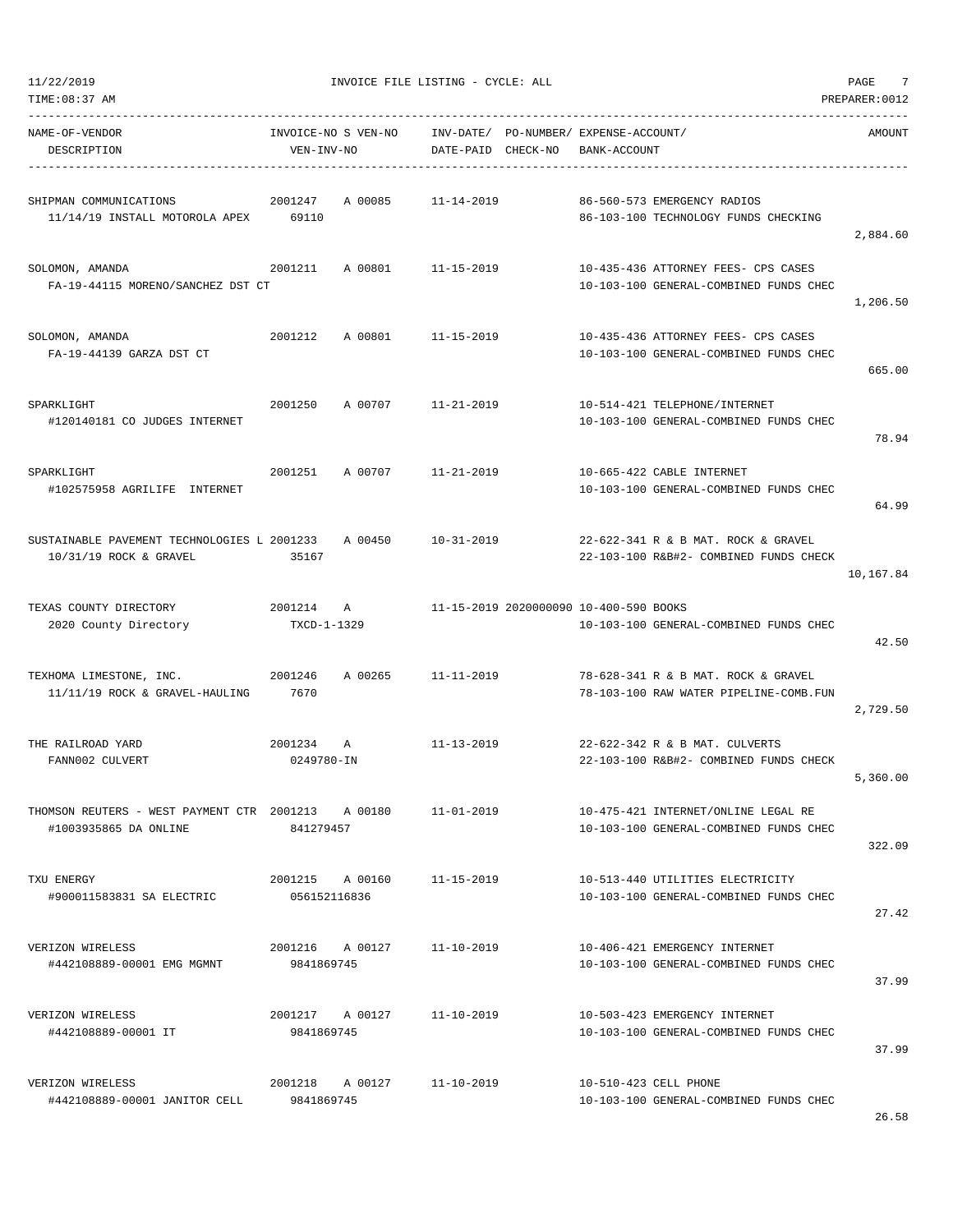| 11/22/2019<br>INVOICE FILE LISTING - CYCLE: ALL<br>TIME: 08:37 AM              |                       |                            |  |                                                                                              | PAGE<br>8<br>PREPARER: 0012                      |
|--------------------------------------------------------------------------------|-----------------------|----------------------------|--|----------------------------------------------------------------------------------------------|--------------------------------------------------|
| NAME-OF-VENDOR<br>DESCRIPTION                                                  | VEN-INV-NO            |                            |  | INVOICE-NO S VEN-NO INV-DATE/ PO-NUMBER/ EXPENSE-ACCOUNT/<br>DATE-PAID CHECK-NO BANK-ACCOUNT | AMOUNT                                           |
| VERIZON WIRELESS<br>#442108889-00001 SHERIFF                                   | 9841869745            | 2001219 A 00127 11-10-2019 |  | 10-560-444 INTERNET SERVICE                                                                  | 10-103-100 GENERAL-COMBINED FUNDS CHEC<br>555.21 |
| VERIZON WIRELESS<br>#442108889-00002 CO CLK                                    | 2001220<br>9841869746 | A 00127 11-10-2019         |  | 10-404-421 ELECTION INTERNET                                                                 | 10-103-100 GENERAL-COMBINED FUNDS CHEC<br>75.98  |
| VERIZON WIRELESS<br>#442108889-00001 JP3                                       | 9841869745            | 2001243 A 00127 11-10-2019 |  | 28-457-423 INTERNET SERVICE                                                                  | 28-103-100 J.P.#3 JUST.CT.TECH-COMB.FU<br>37.99  |
| WALMART COMMUNITY<br>2001221<br>#6097652000051556 JANITOR SUPPLY 003187/005768 |                       | A 00418 11-16-2019         |  | 10-518-332 JANITOR SUPPLIES                                                                  | 10-103-100 GENERAL-COMBINED FUNDS CHEC<br>50.02  |
| WALMART COMMUNITY<br>#6097 6520 0005 1556 CERT SUPPLIES 009922                 |                       | 2001244 A 00418 11-16-2019 |  | 41-406-310 SUPPLIES                                                                          | 41-103-100 CITIZEN CORPS (CERT)-COMB.FU<br>63.42 |
| WOODSON, MARY ANN CSR, RPR 2001222<br>11/14/19 21205-A TRANSCRIPT              |                       | A 00486 11-14-2019         |  | 10-435-434 APPEAL COURT TRANSCRIPTS                                                          | 10-103-100 GENERAL-COMBINED FUNDS CHEC<br>60.50  |
| WOODSON, MARY ANN CSR, RPR<br>11/15/19 21205-A TRANSCRIPT                      |                       | 2001223 A 00486 11-15-2019 |  | 10-435-434 APPEAL COURT TRANSCRIPTS                                                          | 10-103-100 GENERAL-COMBINED FUNDS CHEC           |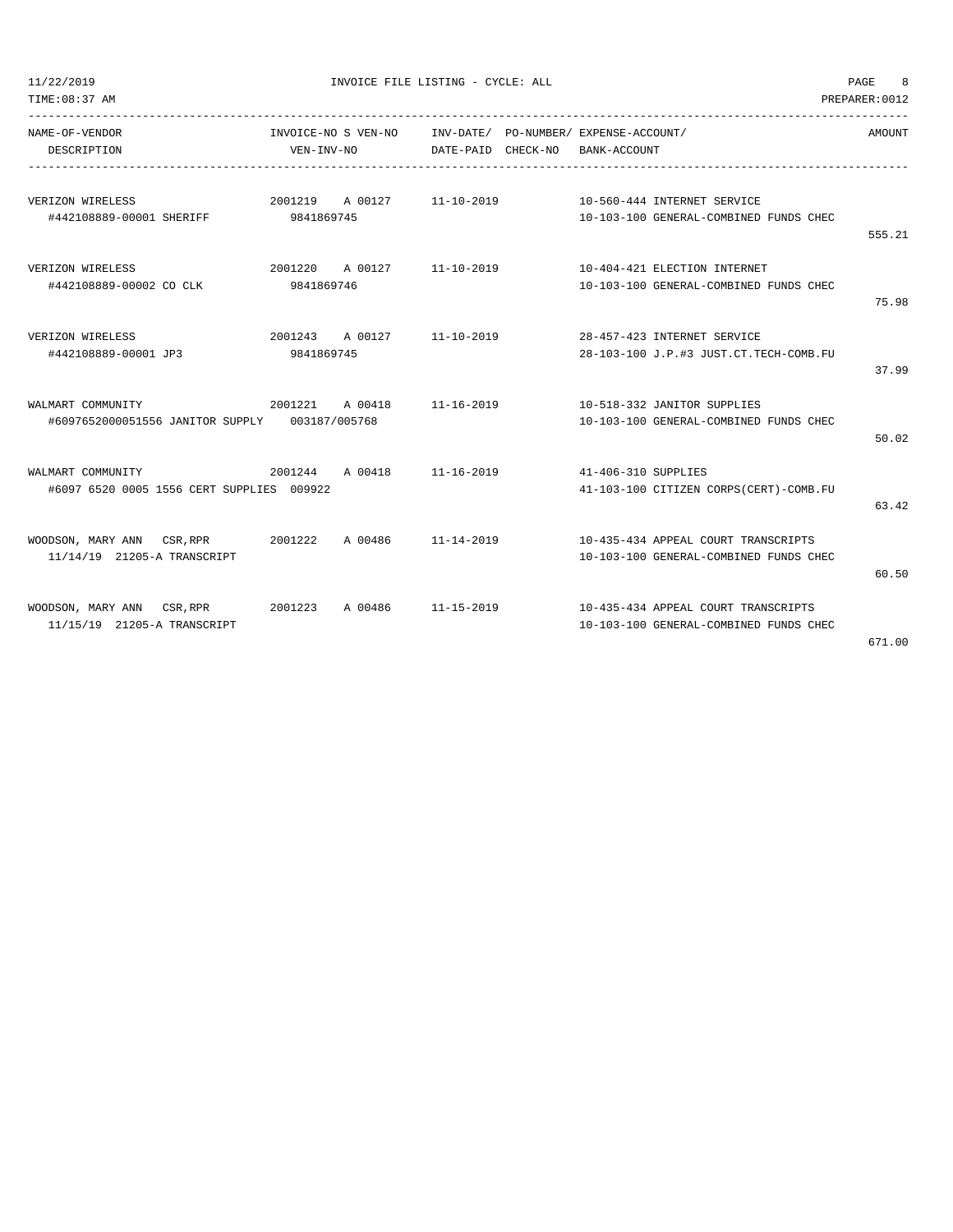|     | PREPARER: 0012<br>TIME: 08:37 AM     |              |                     |              |                     |          |                     |                |                     |
|-----|--------------------------------------|--------------|---------------------|--------------|---------------------|----------|---------------------|----------------|---------------------|
| FD. | FUND                                 |              | ***** PENDING ***** |              | ****** PAID ******* |          | **** CANCELLED **** |                | ****** TOTAL ****** |
|     | NO DESCRIPTION                       | COUNT        | AMOUNT              | COUNT        | AMOUNT              | COUNT    | AMOUNT              | COUNT          | AMOUNT              |
|     | REPORT TOTALS BY FUND                |              |                     |              |                     |          |                     |                |                     |
|     | 010 GENERAL FUND                     | 72           | 93,912.12           | 0            | 0.00                | 0        | 0.00                | 72             | 93, 912. 12         |
|     | 020 COUNTY OFFICES REC.MNGMT.        | 4            | 212.75              | $\Omega$     | 0.00                | $\Omega$ | 0.00                | $\overline{4}$ | 212.75              |
|     | 021 FANNIN CO. R & B #1 FUND         | 3            | 243.22              | $\Omega$     | 0.00                | $\Omega$ | 0.00                | 3              | 243.22              |
|     | 022 FANNIN CO. R & B #2 FUND         | 5            | 15,672.57           | 0            | 0.00                | $\Omega$ | 0.00                | 5              | 15,672.57           |
|     | 023 FANNIN CO. R & B #3 FUND         | 8            | 2,521.65            | $\Omega$     | 0.00                | 0        | 0.00                | 8              | 2,521.65            |
|     | 024 FANNIN CO. R & B #4 FUND         | 7            | 9,038.02            | $\Omega$     | 0.00                | 0        | 0.00                | 7              | 9,038.02            |
|     | 028 J.P.#3 JUST.CT.TECHNOLOGY        |              | 37.99               | $\Omega$     | 0.00                | 0        | 0.00                | $\mathbf{1}$   | 37.99               |
|     | 041 CITIZEN CORPS (CERT)             | $\mathbf{1}$ | 63.42               | $\Omega$     | 0.00                | 0        | 0.00                | $\mathbf{1}$   | 63.42               |
|     | 066 2017 GO BONDS-CONSTRUCTION FUND  | $\mathbf{1}$ | 355.00              | $\Omega$     | 0.00                | 0        | 0.00                | $\mathbf{1}$   | 355.00              |
|     | 078 RAW WATER PIPELINE PCTS. 2, 3, 4 | $\mathbf{1}$ | 2,729.50            | $\Omega$     | 0.00                | 0        | 0.00                | $\mathbf{1}$   | 2,729.50            |
|     | 083 LAKE ROAD IMPACT FUND PCT. 4     | $\mathbf{1}$ | 400.00              | $\Omega$     | 0.00                | 0        | 0.00                | $\mathbf{1}$   | 400.00              |
|     | 086 SHERIFF'S OFFICE TECHNOLOGY      | $\mathbf{1}$ | 2,884.60            | $\Omega$     | 0.00                | 0        | 0.00                | $\mathbf{1}$   | 2,884.60            |
|     | GRAND TOTALS                         | 105          | 128,070.84          | $\mathbf{0}$ | 0.00                | 0        | 0.00                | 105            | 128,070.84          |